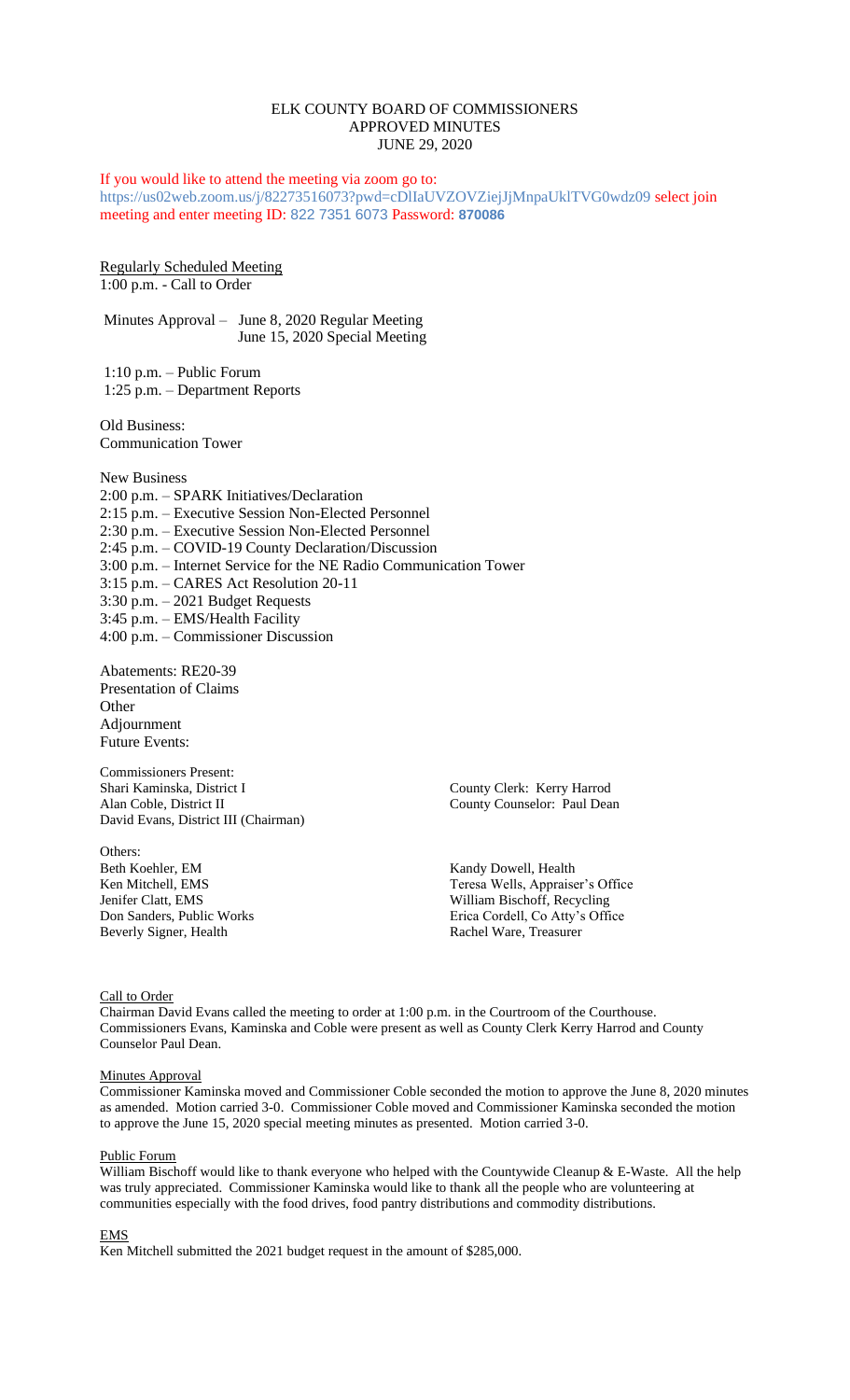# Health

Kandy Dowell stated the Health Office does still have face masks available. If anyone is in need of one please contact the Health Office.

# Register of Deeds

Stephanie Ollenborger presented the order request from Navrat's for the yearly purchase of paper in the amount of \$1,452.

# Appraiser

Teresa Wells presented the agreement with Kimble Mapping for the Elk County Appraiser's and NG-911 GIS maintenance. Commissioner Kaminska moved and Commissioner Coble seconded the motion to enter into agreement with Kimble Mapping for the Elk County Appraiser's and NG-911 GIS maintenance in the amount of \$5,500. Motion carried 3-0.

# Emergency Management

Beth Koehler stated Lonnie Stieben with SKT contacted her regarding a small grant that would be available for COVID-19 expenses. Mrs. Koehler said the sneeze guards were used as the expense item and a check has been received in the amount of \$2,000 from the Better Together Fund. The County would like to thank the Better Together Fund for their contribution. Mrs. Koehler is coordinating PPE kits for local organizations.

# Public Works

# Road

Don Sanders stated the tubes for the low water bridge on Road 7 will be here tomorrow and the road will be closed temporarily. The County will need temporary easements from four landowners while the bridge on Road 18 is being worked on. All four landowners are seeking compensation for the temporary easement. The Commission stated a fair compensation would be \$75.00 for one acre of land not to exceed \$100.00. The box culvert is being replaced on Cyclone Road between Road 6 &7. The road will be closed temporary while work is being completed. Tubes on Road 4 on Eagle Head have been cleaned out so they can drain properly. Mr. Sanders stated a close out call with the Department of Labor was held last Wednesday in which Kerry Harrod was present for. There were no violations found. Maintenance

Don Sanders stated exterior painting of the Sheriff's Office is going on this week. The air conditioning unit replacement for the second floor on the office side is scheduled with Mr. Carlson the second week of July. The generator install is still being worked on with Evergy. Recycling

There will be no recycling in Longton this week due to the holiday.

# County Clerk

Kerry Harrod presented the Advantage Computer prepaid contract. Commissioner Kaminska moved and Commissioner Coble seconded the motion to approve the prepaid contract with Advantage Computer in the amount of \$5,000. Motion carried 3-0. A special meeting will be held for the 2019 audit report and 2021 budget prep July 21, 2020 at 10:00 a.m. The 2020 primary election canvas will be held on August 12, 2020 at 10:00 a.m. in the Commissioner's room.

# Internet Service NE Radio Communication Tower

Beth Koehler stated there are a couple different options for internet. The County can connect into Flint Oaks for a one-time fee or set up their own internet for \$75.00 a month. The fee for Flint Oaks has not been determined at this time. Commissioner Kaminska moved and Commissioner Coble seconded the motion to authorize expenditure for connecting to the Flint Oak internet system for the northeast tower for a service charge with KwiKom not to exceed \$1,000. Motion carried 3-0.

# EMS/Health Facility Discussion

Discussion was had with Randy Johnson with Morton Buildings regarding the plans of the facility. Mr. Johnson will make a few changes on the plans and email Kerry the information on the soil sample company.

# 2021 Budget Requests

The 2021 Budget Requests are as follows:

EMS \$285,000, Emergency Management \$37,330, Sheriff \$462,966.06, Health \$101,000, County Clerk \$76,338, Election \$70,020, Register of Deeds \$73,275, Conservation District \$12,000, Recycling \$22,600, Appraiser \$157,325, District Court \$72,665, County Attorney \$77,177, Council on Aging \$67,070, County Treasurer \$114,800, Road \$1,778,589, Special Bridge \$120,750, Noxious Weed \$143,000, and Maintenance \$115,500.